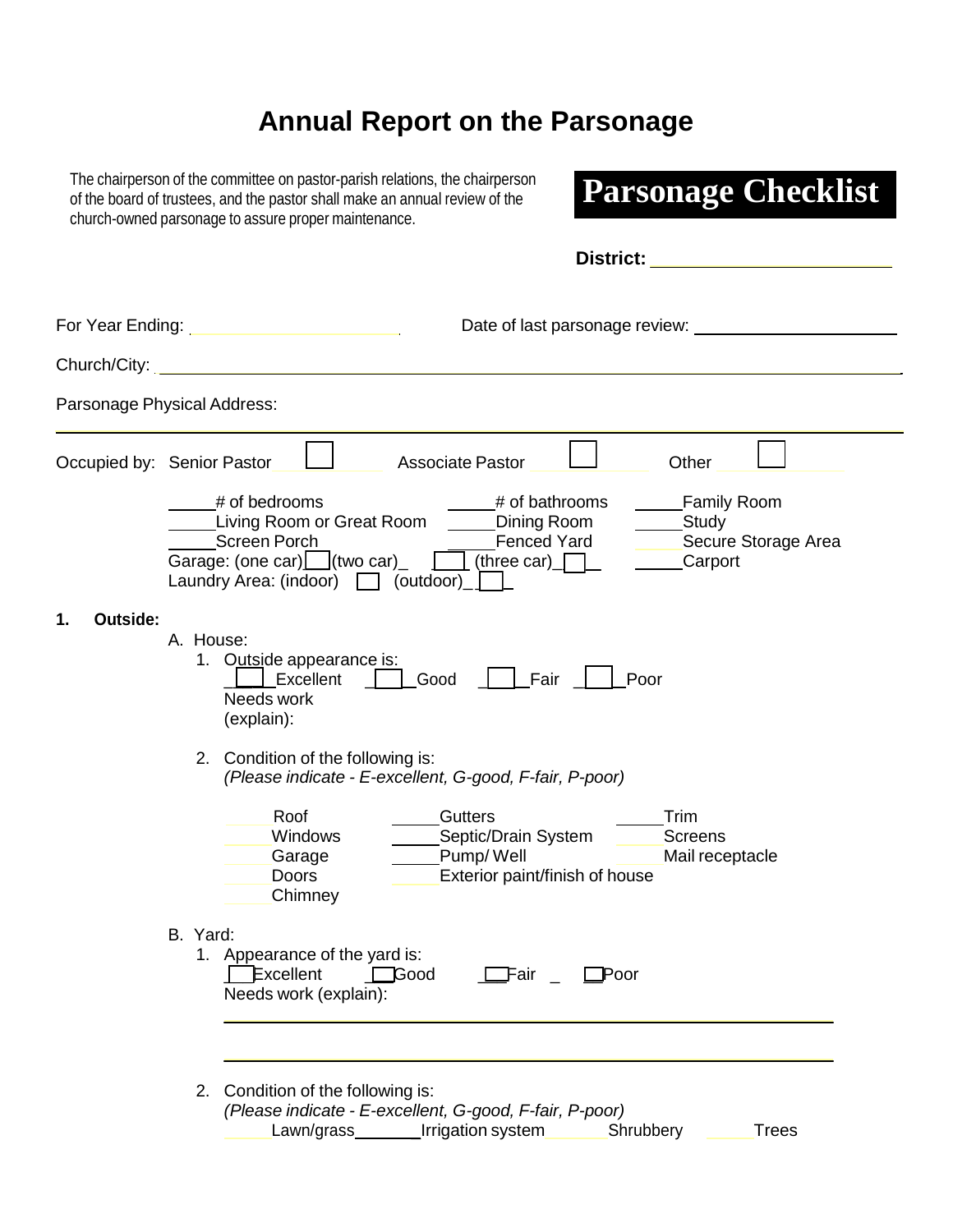- **D** Pastor **D**Church 3. Who has responsibility for yard upkeep?:
- 4. If Pastor is responsible for yard upkeep, does the parsonage have the following equipment?: Gas mower Trimmer Weed eater equipment?: Gas mower Trimmer Weed eater Rake Shovel Other (list): Electric or gas hedge trimmer

#### **2. Inside:**

| A. Does the parsonage have the following equipment?<br>Microwave<br><b>Water Softener</b><br>Stove<br>Dishwasher<br>Washer<br><b>Dryer</b><br>Garbage disposal<br>Freezer<br>Hot water heater (40 gal min)<br>Vacuum cleaner<br>Refrigerator w/ freezer<br>Other (list):                                                                                                                                                                                                                                                                                                                                                                                                                                                                                                                                                                                                                                                                                                                                                                                                                                                                                                                                     |
|--------------------------------------------------------------------------------------------------------------------------------------------------------------------------------------------------------------------------------------------------------------------------------------------------------------------------------------------------------------------------------------------------------------------------------------------------------------------------------------------------------------------------------------------------------------------------------------------------------------------------------------------------------------------------------------------------------------------------------------------------------------------------------------------------------------------------------------------------------------------------------------------------------------------------------------------------------------------------------------------------------------------------------------------------------------------------------------------------------------------------------------------------------------------------------------------------------------|
| B. How is the heating/cooling system accomplished?<br>Electric<br>$\Box$ Heat pump<br><b>G</b> as<br>Is the heating/cooling system adequate?<br>no<br>yes                                                                                                                                                                                                                                                                                                                                                                                                                                                                                                                                                                                                                                                                                                                                                                                                                                                                                                                                                                                                                                                    |
| C. Please provide the following dates:<br><b>Annual Inspection Date</b><br>Treatment<br><b>Treatment Date</b><br>Pest control<br>$1_{-}$<br>yes<br>no<br>2. Termite<br>yes<br>no<br>3. Ductwork<br>yes<br>no<br><b>Regular Maintenance Dates</b><br>1. Annual carpet cleaning<br>3. Exterior Painting<br>2. Chimney Sweeping<br>4. Interior Painting<br>D. Other items:<br>Is the house adequately insulated?<br>yes<br>$\mathbf{1}$ .<br>no<br>Are there sufficient electrical outlets in all rooms?<br>2.<br>yes<br>no<br>Are there functional smoke detectors?<br>3.<br>yes<br>no<br>Are there functional fire extinguishers?<br>4.<br>yes<br>no<br>Is the telephone system adequate?<br>5.<br>yes<br>no<br>Is the house wired for basic cable or satellite?<br>6.<br>yes<br>no<br>Is the house wired for Internet?<br>7.<br>yes<br>no<br>8.<br>Is there monitored security for entire house?<br>yes<br>no<br>Is there regular pest control treatment?<br>9.<br>yes<br>lno<br>10. Are there quality window coverings in neutral colors that insure privacy?<br> no <br>yes <sub>l</sub><br>11. Are there quality floor coverings in neutral colors that are durable and<br>easy to maintain?<br>no<br>yes |
|                                                                                                                                                                                                                                                                                                                                                                                                                                                                                                                                                                                                                                                                                                                                                                                                                                                                                                                                                                                                                                                                                                                                                                                                              |

## **3. Parsonage Family Concerns**

- A. Has there been input from the parsonage family regarding their housing needs? yes | no
- B. Does the parsonage family have adequate insurance coverage on personal property and furnishing?  $yes \mid$  no
- C. What pets does the parsonage family have?\_ (*It is important to note that any damage or additional wear and tear on the parsonage, due to pets, is the responsibility of the parsonage family.)*